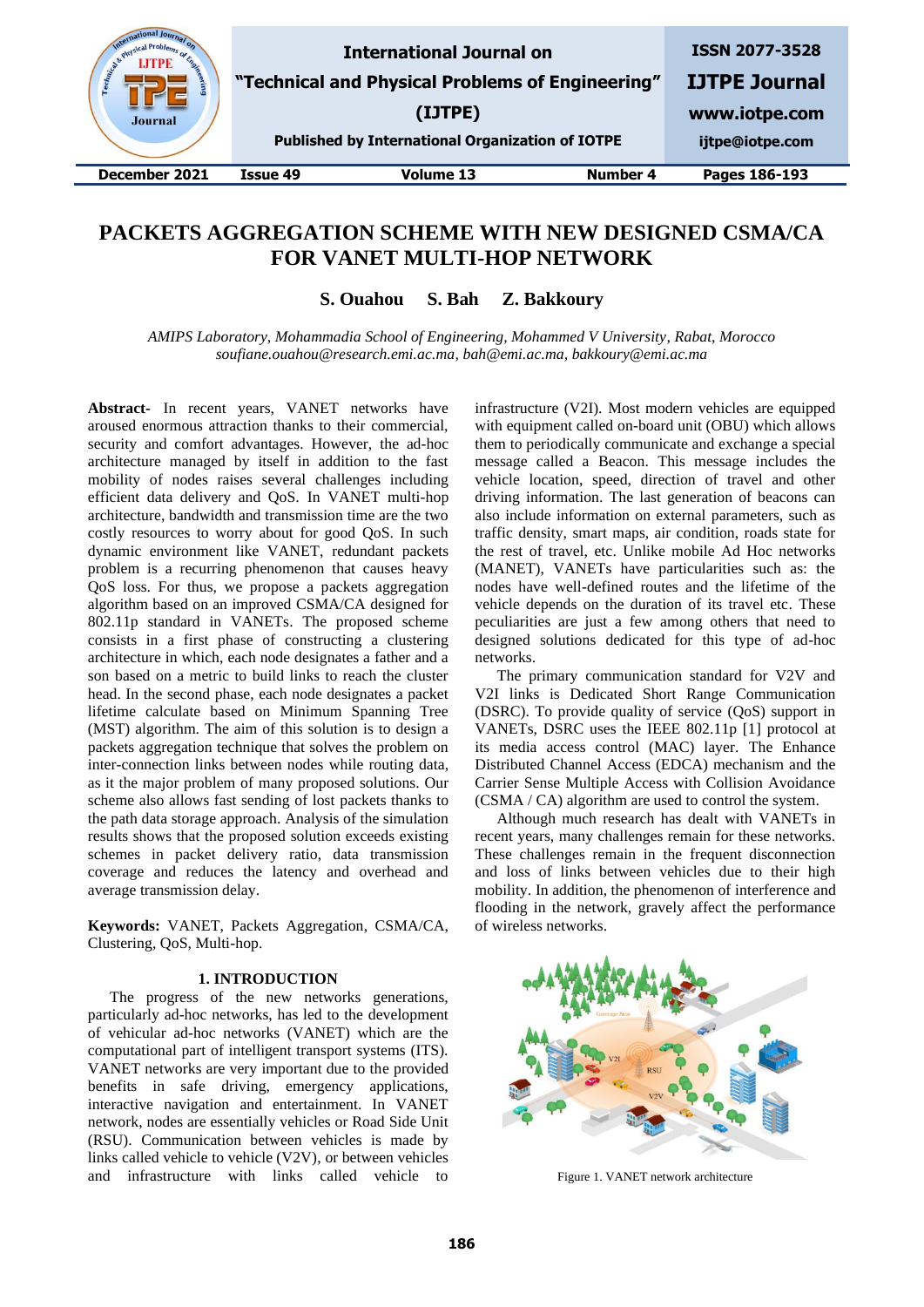As already mentioned, in the VANET environment, data is collected by vehicles thanks to their OBU at different places in high or low density regions. Because of the high mobility of vehicles, data aggregation is a difficult and complicated mechanism to manage in VANETs. In addition, the stability of the links remains a major challenge for data routing to the destination. However, many proposed solutions transfer the data on broadcast model to ensure the data reception, thereby causing a network overload and consequently a degradation of the performances [2-3]. Therefore, it is essential to put in place approaches that take into account the network conditions to manage this complexity in the VANET network.

Several solutions based on broadcast and multicast from the source node use the concept of clustering. In [4], Ruiz et al. propose a decentralized clustering approach to ensure the continuous change of the topology, moreover the authors propose a construction algorithm to increase the cluster lifetime. In [5], the authors propose Ad Hoc on demand Multipath Distance Vector (AoMDV) based on the multicast mechanism. In this approach, the data is sent over multiple paths, so that if one path is disconnected for some reason, another path can reach the destination.

From this short scenario, it is clearly necessary to design an efficient mechanism for aggregating and transmitting data, by allowing vehicles to make the right decision according to network conditions. In addition, this need becomes more necessary in very dynamic environments, which are often urban areas with high congestion.

Therefore, to solve these problems, we propose in this paper a new approach of aggregation and data transfer. In our solution, the routing paths to reach the cluster head are unique and the data is sent on a single path. The number of hops necessary to reach the cluster head determines the routing path and the path is built based on a clustering architecture. Each data packet has a TTL which is the number of hops it needs to reach the Cluster Head. Depending on the network metrics, our algorithm, gives each node that participates in the routing of data, the right to make the decision whether or not to update the TTL of a packet. In addition, each node of the path stores the information for a given time calculated according to the network metrics as backup in to resend the data in case of miss acknowledgment. For the network clustering construction and maintenance, our solution is based on a clustering architecture that we proposed in [14].

The remainder of the paper is laid out as follows. The second section discusses the most relevant related works on this topic. The proposed approach is described in detail in Section 3. Section 4 describes the simulation environment, whereas Section 5 describes the results and discussions. Section 6 concludes with conclusions and recommendations for future work.

# **2. RELATED WORKS**

Over the years, the VANETs show their potential to offer important safety and comfort to passengers. However, VANETs present many challenges in providing guaranteed service with good efficiency and high stability. To do this, Ruiz et al. [4] proposed a new delivery approach for VANETs, based on clustering. The goal of solution is to decentralize source of information.

N. Wisitpongphan et al propose in [6] an approach based on probability. The main idea is to allow receiving nodes to rebroadcast packets with probability. The probabilities are assigned based on a broadcast suppression timer (p-slot persistence, p-weighted persistence, and 1-slot persistence schemes). The results show that this solution can maintain end-to-end links with an aggregation of up to 70%.

In order to reduce message redundancy, in [7], Zhang and al. propose a procedure that divides the network into small areas. In each region, the broadcast is repeated to vehicles that have just joined the region. The proposed scheme can ensure efficient aggregation, while trying to avoid a lack of important data.

In [8], each node can freely rebroadcast each data packet it receives. However, this rebroadcasting, that can be unnecessary of the same data; affects seriously the network performance by unnecessary occupations of the transmission channel. Based on the same idea, in [9], the authors propose a probabilistic rebroadcasting. The probability is determined according to the environmental specifications of the inter-vehicle exchanges. The results show that this solution effectively reduces the number of redundant retransmissions.

In [10], Soufiane et al. propose a dynamic model based on one-hop clustering architecture. The main idea is to centralize data processing in the cluster head and let it manage data aggregation. The solution also offers a fast data transmission mechanism.

In [11], the authors present an optimized diffusion solution to fight against the storm phenomenon in highdensity networks. In addition, this solution deals with end-to-end link stability. However, this protocol is not based on a control scheme to reduce network overload in high-density environment.

In [12] Liu et al propose a new scheme called RPB-MD. The aim of the model is to effectively define recipients to ensure reliable and efficient delivery of data. In order to ensure a high packet delivery rate within a short delivery time, the solution introduces Directional Greedy Broadcast Routing (DGBR).

[13] Proposes model of interlayer aggregation. In fact, each vehicle broadcasts the data after having received all the requests from the vehicle. Due to the relatively high wait time, which is the average time required to receive all messages before sending, this scheme will increase the computational overhead.

In [14], the authors propose a multi-hop solution to broadcast messages. In this solution, just the vehicles designated by a better metric called Fitness as well as the number of hops to reach the Cluster head can rebroadcast the received message.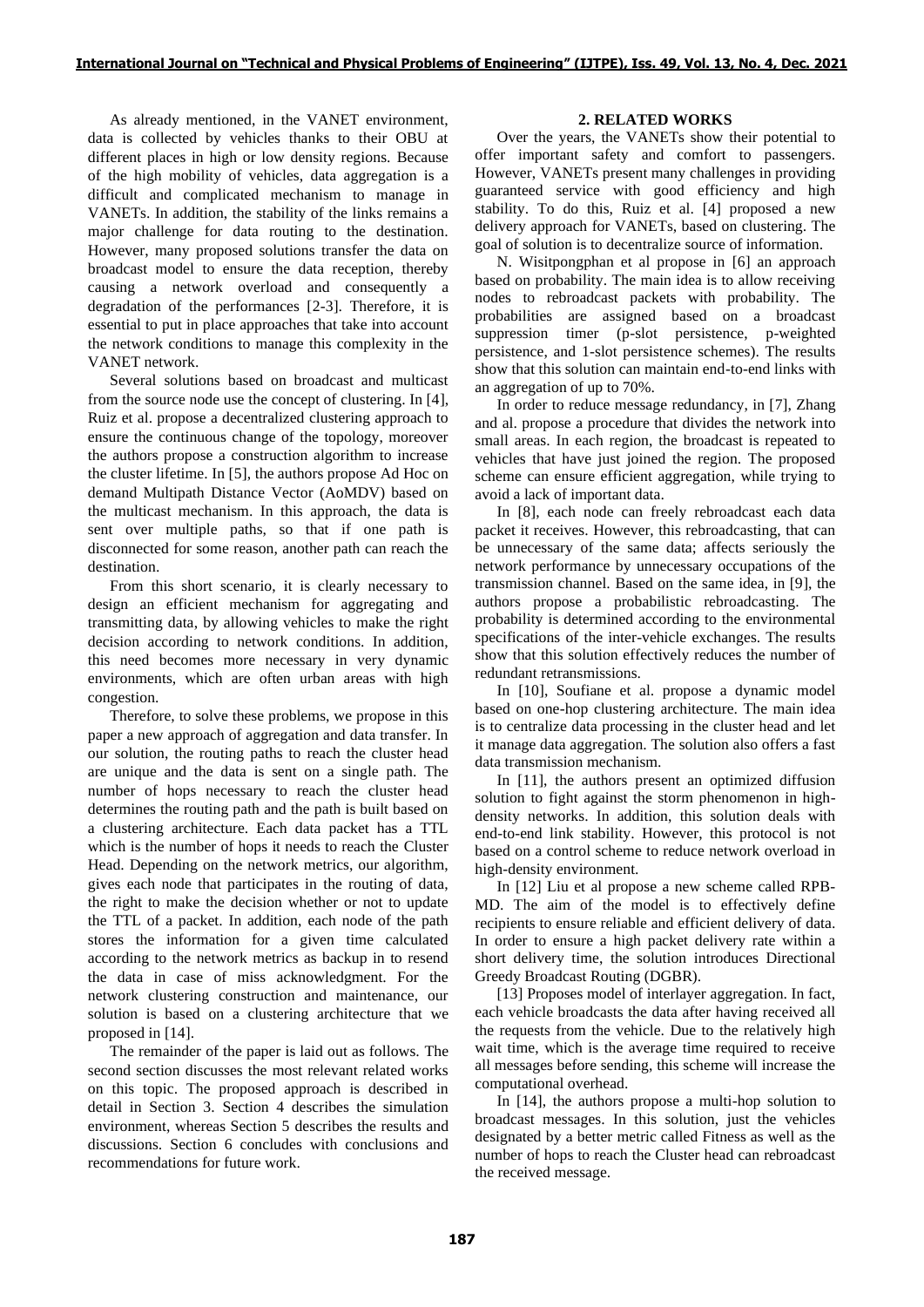In [15], to improve data aggregation, vehicles deploy a priority calculation mechanism to retransmit the message. The solution also offers an approach for a better packet arrival ratio.

In [16], Dua et al. propose a new scheme to maintain good QoS for data broadcasting. The idea is to randomly select vehicles in the network to rebroadcast messages. Then, the intelligent transfer scheme uses different weights assigned to the path to forward data.

To obtain good reliability and low collision, the authors in [17] propose a new packet transmission solution based on probabilistic diffusion. The proposed solution is designed for distributed architectures in VANET. In this scheme, each node receiving a data packet rebroadcasts it according to a calculated probability. This probability combines all the factors of the environment and each vehicle can assess its probability to retransmit a message.

# **3. PROBLEM STATEMENT**

In the solution [14] that we have already proposed, the VANET network is clustered in a multi-hop architecture. In each cluster, cluster members collect data around them and then send it to CH. At any time, each node of the cluster knows its children (vehicles within one hop) and its father (the closest node to reach the CH in one hop).

Figure 1 shows a simple scenario of the major problematic of the proposed schemes for data aggregation in VANETs. In this figure, it can be seen that at time T0, the source has the possibility of routing the data over two paths; after choosing the shortest path and starting to send data, a vehicle disconnects from the network and leaves the optimal path previously set. In the proposed system moel, each packet sent is limited by a lifetime which is the number of hops it takes to reach the CH. The particularity of our solution is that each vehicle participating in the routing can update the packet TTL as well as the destination (CH) if it has changed in the meantime.

In addition, an improved mechanism based on CSMA/CA is also provided which allows vehicles to store and recover packets during routing. The mechanism allows the vehicles of the routing path to save the data for a determined duration and calculated according to the state of the network. in the absence of an Acknowledgment after a calculated time, the node closest to the CH and which still owes the data can send it back.

## **4. SYSTEM ASSUMPTIONS**

1. The network architecture is clustered based on the [14] solution and data is routed on a single path defined by the number of hops and the Fitness of the CH (destination).

2. Each node knows at any time the CH fitness as well as the number of hops to reach it.

- 3. The cluster depth cannot exceed five hops  $\approx 1000$  m.
- 4. Vehicles can exchange data in all directions

5. Each vehicle in the network can send and receive information with its neighbors, including speed, position and Fitness metric by periodically broadcasting beacons;



 $T_0$  ->  $T_0$  +T



Figure 2. Case of study

Table 1. Vocabulary and definitions

| Notation          | Description                                             |
|-------------------|---------------------------------------------------------|
| c v               | Current vehicle executing the algorithm                 |
| $CH_P$            | Cluster Head of the processed packet has the            |
|                   | following form: (distance; fitness; IDCH; IDGT)         |
| CH(cv)            | Cluster Head of $cv$ , CH has the following form:       |
|                   | (distance; fitness; IDCH; IDGT)                         |
| GT(cv)            | Selected gateway in $N+1$ hop to reach the cluster Head |
|                   | of cv                                                   |
| Child(cv)         | Child of $cv$ in the cluster and Which can send the     |
|                   | packet because it is part of the routing path           |
| TTL(p)            | Number of hops necessary for the packet to reach CH     |
| Sender            | Any vehicle in the routing path that can receive and    |
|                   | send data                                               |
| Listener          | All vehicles in the cluster that cannot send the data   |
|                   | just they are listening                                 |
| <i>ClusterMes</i> | Message having the form: $(ID(cv); CS(cv); F(cv);$      |
|                   | $BF(cv)$ ; $CH(cv)$                                     |

#### **5. PROPOSED SOLUTION**

The goal of our solution is to remove redundant packets while ensuring safe and reliable delivery. Unlike the majority of VANET schemes that uses the classic CSMA/CA concept; designed for the 802.11 standard called WIFI; our solution takes into account the high mobility of vehicles and it offers a new version of the CSMA / CA concept for the standard. 802.11p.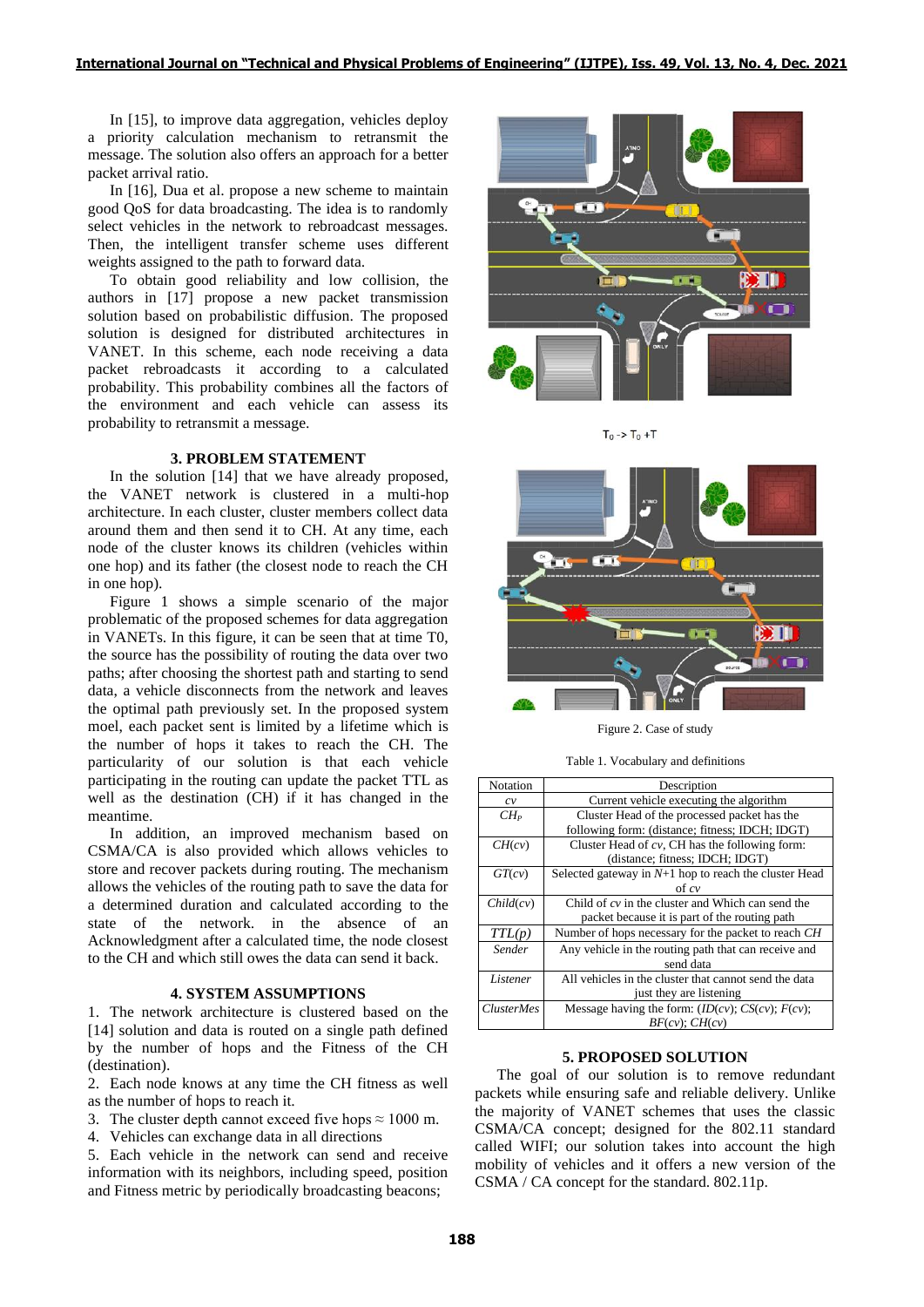As we have already mentioned, in our diagram the vehicles can exchange data in all directions. Therefore, the types of applications concerned are:

*Comfort Applications:* Weather forecast, petrol station, historical monuments, traffic jams and city information, road navigation.

*Efficiency Applications:* intersection management systems, traffic light controller, traffic jam management.

*Interactive Entertainment:* Internet access, games and social networks, music and video downloads, file sharing, e-commerce, home control, etc.

All the applications mentioned above require a large bandwidth ensured by good reliability, high data availability and short broadcast time.

## **5.1. Packets TTL Assignment**

As our solution is clustered, once the cluster construction is finished, all the members of the cluster exchange a periodic message that contains Cluster head *ID*, cluster head fitness as well as the number of hops between the current vehicle and the cluster head. In case a member of the cluster sent the message, the periodic message can contain the *ID* of the sender as gateway to reach the cluster.

Based on this information, each vehicle can deduce the TTL that can affect the packages sent by the Equation (1).

$$
TTL_p = \sum_{cv}^{CH} hops \tag{1}
$$

By limiting the lifetime of the packets, we will improve network performance and avoid the phenomenon of lost packets, which are one of the reasons for collisions and channel overloads, and consequently reduce network performance.

### **5.2.** *TTL* **and** *CH* **Update**

Thinking about the particular characteristics of VANET, we have implemented a mechanism with an improved CSMA/CA. To ensure the packets delivery our mechanism allows the vehicles of the single routing path to update the information of the packet if the environment has changed in the meantime, including parquets *TTL* and the cluster head *ID* if it has also changed. The *TTL* and cluster head update algorithm is described as follows:

#### *Algorithm 1: TTL and CH ID update*

1: if 
$$
(CH_P. IDCH \cdot ! = CH_{CV}. IDCH)
$$
 then  
\n2:  $CH(p) \leftarrow (CH_{CV.})$ ;  
\n3: if  $(TTL_P \cdot ! = CH_{CV.} distance)$  then  
\n2:  $TTL(p) \leftarrow (CH_{CV.} distance)$ ;

Figure 1. TTL and CH ID update algorithm

Unlike the classic CSMA/CA, all vehicles in our solution of the routing path are considered as senders and they can resend the message if they have not received an acknowledgment after the waiting time has elapsed. The waiting time can be calculated by the following equation.

$$
WT_{cv} = 2\left(OHBT \times \sum_{cv}^{CH}hops\right)
$$
 (2)

where,

*OHUT* (one hop unicasting time) is the required time to send the packet to the next vehicle in the routing path.

 $\sum$  *hops* is the sum of hops between the current vehicle *cv*

and the *CH*.

Since it is necessary to wait for the packet to travel the outward path and the return of the acknowledgment, we multiply by 2.

### **5.3. Data Recovery Function**

During data routing, all vehicles in the routing path can save data for a defined time. Our recover algorithm consists of calculating the required time (*WTcv*) for a vehicle in the routing path to receive an acknowledgment from the cluster head. If the *cv* receives an acknowledgment, it deletes immediately the saved data. Otherwise, after the end of the waiting time (*WTcv*), it updates the *TTL*, *CH*, *GT* and *Child*(*cv*) received from *ClusterMes*. If the *CH*, *GT* and *Child*(*cv*) have changed, it is considered that the *cv* has left its old cluster and it must delete all the stored data from the old cluster. If only the *CH* that has changed, it is considered that, a new *CH* has been elected and it must receive the stored data, therefore the *cv* must send the data regardless of its state.

## *Algorithm 2:*

- *1. On receive Packet(CHp, , TTLp , DATA) :*
- 2. *if*  $(CH<sub>D</sub>.ID<sub>CH</sub> := CH<sub>CV</sub>.ID<sub>CH</sub>$  *then*

$$
a. \quad CH(p) \leftarrow (CH_{CV});
$$

*3. if*  $(TTL_p$   $!=$   $CH_{CV}.distance)$  *then* 

*a.*  $TTL(p) \leftarrow (CH_{CV}.distance);$ 

- *4. Recover(DATA)*
- *5. While(Stored(Data)){*
- *6. If(acknowledgment is received){*
- *7. Delete (DATA)*
- *8. }*
- *9. Else{*
	- *a. if*  $(CH_D.ID_{CH}$   $!= CH_{CV}ID_{CH}$ &&

b. 
$$
GT_P
$$
  $!= GT_{CV} && Sender_p!= Child(cv))$ 

*c. Delete (DATA)*

- *d. }*
- *e. Else if*( $WT_{cv} == 0$ )*{*
- *f.*  $CH(p)$  ←  $(CH_{CV}$ .
- *g.*  $TTL(p) \leftarrow (CH_{CV}.distance);$
- *h.*  $Resend(Packet(CH_D, TTL_D, DATA)$
- *i. Delete (DATA)*

```
10. }
```
Figure 4. Resend and recover algorithm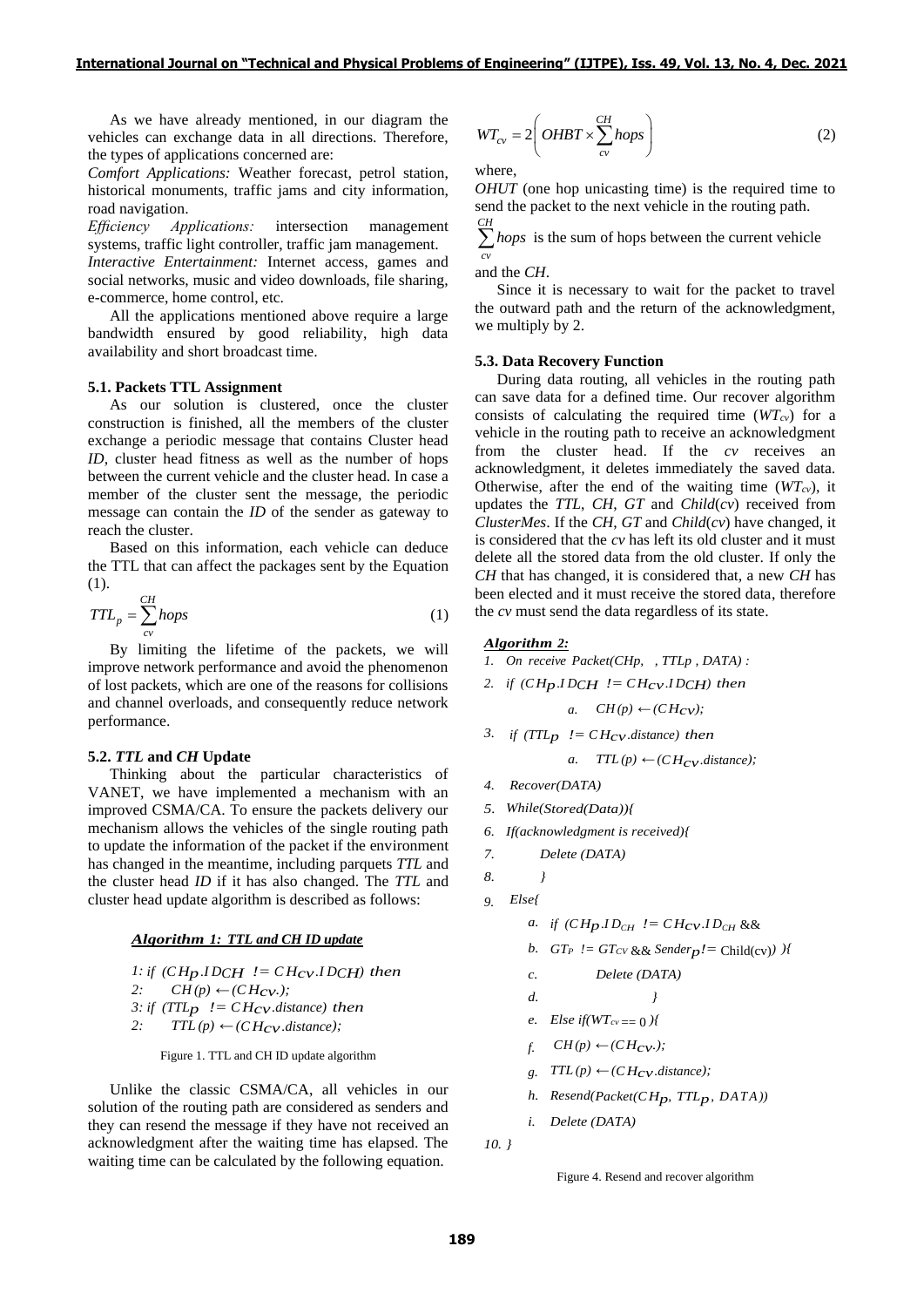## **6. THEORETICAL ANALYSIS**

## **6.1. Assumptions**

We are assuming:

• The architecture of our solution is clustered and each node knows its father and sons (at least one) at any time.

- All nodes in our system are synchronized.
- Each node *cv* forwards the message only to its father.
- In each round, each vehicle store data and recover it.

#### **6.2. Communication Complexity**

The clustering issues versus without clustering complexity are collected in Table 2.

Table 2. Clustering vs without clustering complexity

| With our clustering architecture    | Without clustering architecture           |  |
|-------------------------------------|-------------------------------------------|--|
| Send to father:                     | Broadcast to all nodes:                   |  |
| • $O(distance(cv, CH))$             | • $O( E )$ cost per node                  |  |
| • $O(distance(cv, CH) \times  E )$  | • $O(n \times  E )$ total cost: expensive |  |
| • If a node fails to send message,  | • Each node needs $\Omega(n)$ storage     |  |
| in the path will be lost (recovered | to store data from $n$ nodes              |  |
| and resent by the nearest node).    | • Good fault tolerance.                   |  |

# **6.3. Performance Evaluation**

Our solution is evaluated on the Omnet simulator [18] using the VEINS framework (vehicles in network simulation) [19]. Sumo [20] has also been used as a regenerator and emulator of road mobility and which offers several mobility models. To have realistic measurements, we implemented the Obstacle Shadowing model proposed by the veins framework [21, 22].

Our simulation results are compared with LAODAF solution [23]. In this scheme, the authors propose an opportunistic data aggregation and transfer scheme based on learning automatons (LAODAF). Using an automaton, the collected data is aggregated and sent based on the opportunistic aggregation and transfer metric (OAF). LA can predict vehicle mobility and adaptively select transfer path vehicles based on their OAF. After each round, LA updates its learning rate based on the OAF values and the probability of action vector. Simulations show that LA reduces congestion and network load by transmitting only on demand using a proposed opportunistic data aggregation and transmission algorithm. Number of successful transmissions, connectivity, link failure rate, traffic density, packet reception rate, and delay are among the metrics considered.

In the rest of this section, we present our simulation scenario with performance metrics before analyzing our simulation results.

|  | Table 3. Simulation parameters |  |
|--|--------------------------------|--|
|--|--------------------------------|--|

| Parameters                | Values                |
|---------------------------|-----------------------|
| Bandwith                  | 10 MHz                |
| Vehicle density           | 20-100 /KM            |
| Vehicle speed             | $<$ 80 km/hr          |
| <b>Transmission Range</b> | ~100m                 |
| <b>Simulation Runs</b>    | 10                    |
| <b>Simulation Time</b>    | 800 s                 |
| PHY Model                 | Nakagami-m            |
| Mac Model                 | <b>IEEE 802.11DCF</b> |
| <b>Broadcast Interval</b> | $0.05$ s              |
| CBR packet                | 512 Bytes             |
| <b>Oueue</b> Length       | 50 ackets             |

## **6.4. Simulation Scenario**

Our simulation scenario is an urban environment as shown in Figure 5 with a length of 5 km as represented in Figure 5. Exchanges between vehicles take place in all directions. The MAC and physical layers are defined by the IEEE 802.11p implementation of the Veins framework [19]. We use a default bandwidth of 10 MHz and a bit rate of 6 Mbps at the MAC layer. The transmission coverage of vehicles is around 400 m. The round interval is 0.05 s and the maximum message size is 100 bytes. The network density is 10 to 100 vehicles for each kilometer. It is considered that 10 vehicles per kilometer represents a light density increasing over time to reach a high density of 100 vehicles per kilometer. All simulation parameters are summarized in Table 2.



Figure 5. Simulation map

### **6.5. Performance Evaluation Metrics**

The metrics chosen to evaluate the performance of our solutions are given below:

• Average transmission time: the average time that a message sent by a source node took to arrive at the destination (*CH*).

$$
\Delta T = \frac{\sum_{i=1}^{n} t_i}{|n|} \tag{2}
$$

where,  $t_i$  is the average transmission time of an end-toend message.

• Packet delivery ratio: the ratio between all the packets successfully received by the *CH* and the total sent by all the nodes of the cluster: [28]

$$
PDR = \frac{\sum CH_{PR}}{\sum C_{PS}}\tag{3}
$$

where, *CHPR* is number of packets received by *CH* and *C* is the number packets sent

• Connectivity ratio: the number of broken connections in relation to the total number of links available from the same source to reach the *CH*.

$$
CR = \frac{e^{-\lambda t}}{\sum_{i=1}^{n} l_i}
$$
 (4)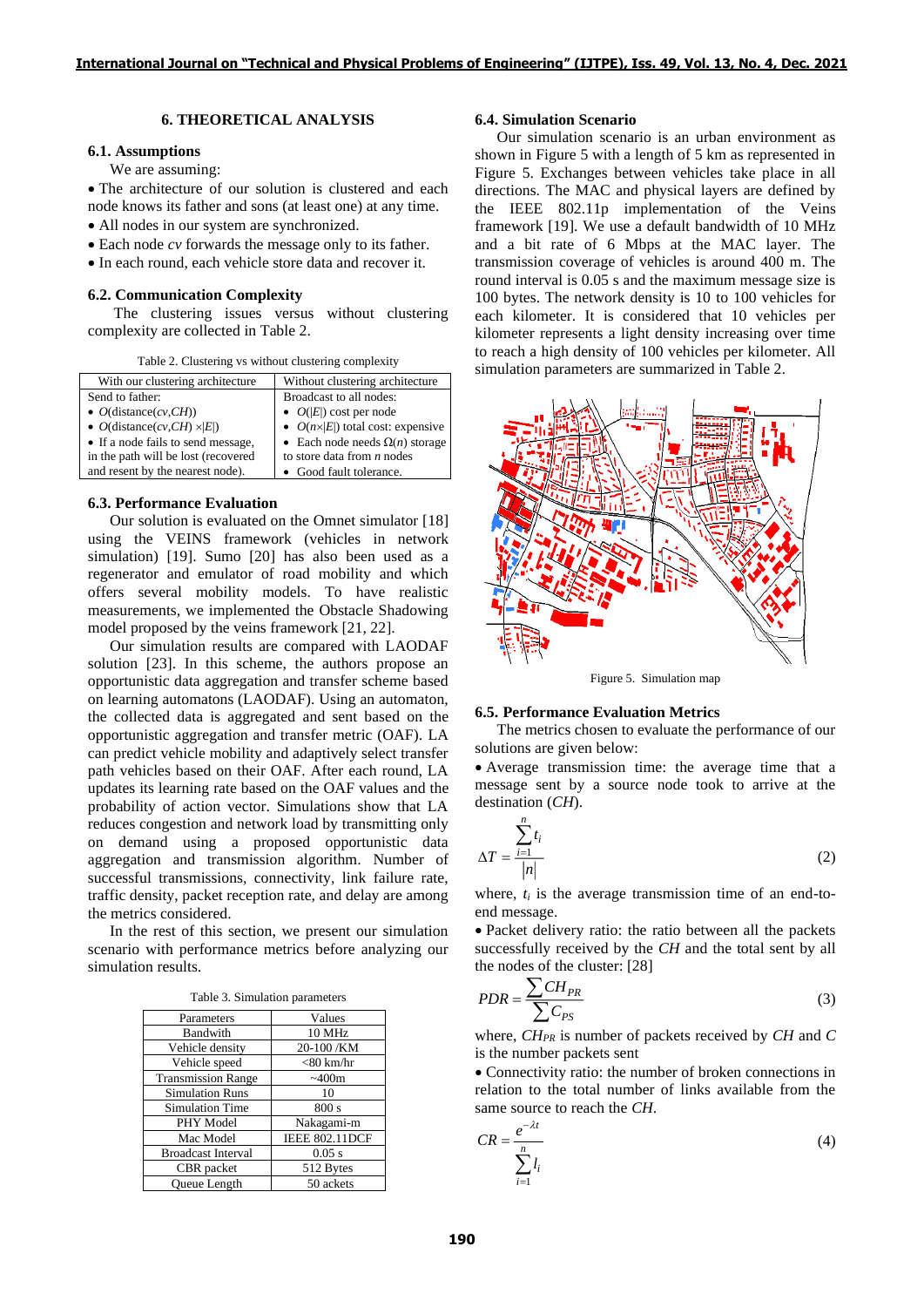## **6.6. Simulation Results and Performance Analysis**

Figure 6 illustrates the average transmission time according to network density. Since our Cluster Based Packets Aggregation (CBPA) scheme sends the packets on a single path, the safety of the packet delivery depends on path stability. Indeed, the more the density increases, the more the paths have several hops and the risk that a vehicle leaves the single path becomes high.

Given that the rate of failure affects the performance of the network, the impact becomes more important with the high densities. Figure 6 shows that the transmission time also becomes high due to repetitive retransmission of the same lost packet before its successful delivery to *CH*. We also see that with a high density (100 vehicles/km), the transmission time goes from 175 to 523 ms. For other scheme like LAODF, the impact is heavier because of the lack of any approach that can minimize the effect of the breaking links. For CBPA, thanks to the store and recover approach, the retransmission is done by the vehicle closest to the *CH*, which saves us the time that the packet can lose from the source.



As the other network measurements change depending on the density, the coverage within the network also changes as shown in Figure 7. We can see that, the coverage increases as the density of the network increases. Even with light density, network coverage remains low; indeed, the network with a light density is sparse and consequently the links between the vehicles are quickly lost. With the increase in density, the links to reach the destination are more stable and the network coverage as well. With a density of 60 vehicles/km our diagram shows remarkable stability of the links and the transmission unlike LAODAF. Thanks to our clustered architecture and thanks to our unicast approach. However, we note that the broadcast problem has a serious effect on the network coverage for LAODAF, indeed with high density the phenomenon of storm and will cause isolated areas in the network.

Figure 8 shows the impact of density on the packet Delivery ratio. The Delivery ratio is the number of successfully received packets compared to the total number of packets sent by the source. It can be seen in the figure that the variations in the reception rate are linked to the density of the network. The impact is due to the stability of the links between the vehicles, indeed, with the light density, the network is still sparse and the links are broken quickly because of the speed of the vehicles.

With a moderate density around 60 vehicles/km, the links between the vehicles are stable and the network can support the load of the messages exchanged. however, with the high densities, our solution shows its ability to support high loads thanks to its aggregation approach as well as the clustered architecture. Indeed, with clustering the links between vehicles are already established and our approach allows messages to be sent on unique end-toend paths. Unlike LAODAF, with its send opportunist approach, many vehicles broadcast the packet simultaneously, resulting in data storms.





#### **7. CONCLUSIONS**

Ad hoc networks for vehicles (VANETs) have become a major key to the development of new generation wireless networks. They are used in different applications thanks to their implication in road safety and passenger comfort. However, due to the high mobility of the nodes, it is complicated to maintain link stability and ensure package delivery. To solve this problem, in this article, we propose a data aggregation approach. The approach is to design a CSMA/CA for the 802.11p standard. Each sending node assigns a TTL for its packets to reach the *CH*. In addition, each node of the send path stores the data until receipt of the acknowledgment from the *CH*. The proposed solution is evaluated using various parameters, traffic density, packet reception rate and delay as well as coverage.

#### **REFERENCES**

[1] IEEE 802.11n Working Group, "Draft amendment to standard for information technology-Telecommunications and information exchange between systems-Local and metropolitan networks-Specific requirements-Part 11: Wireless LAN medium access control and physical layer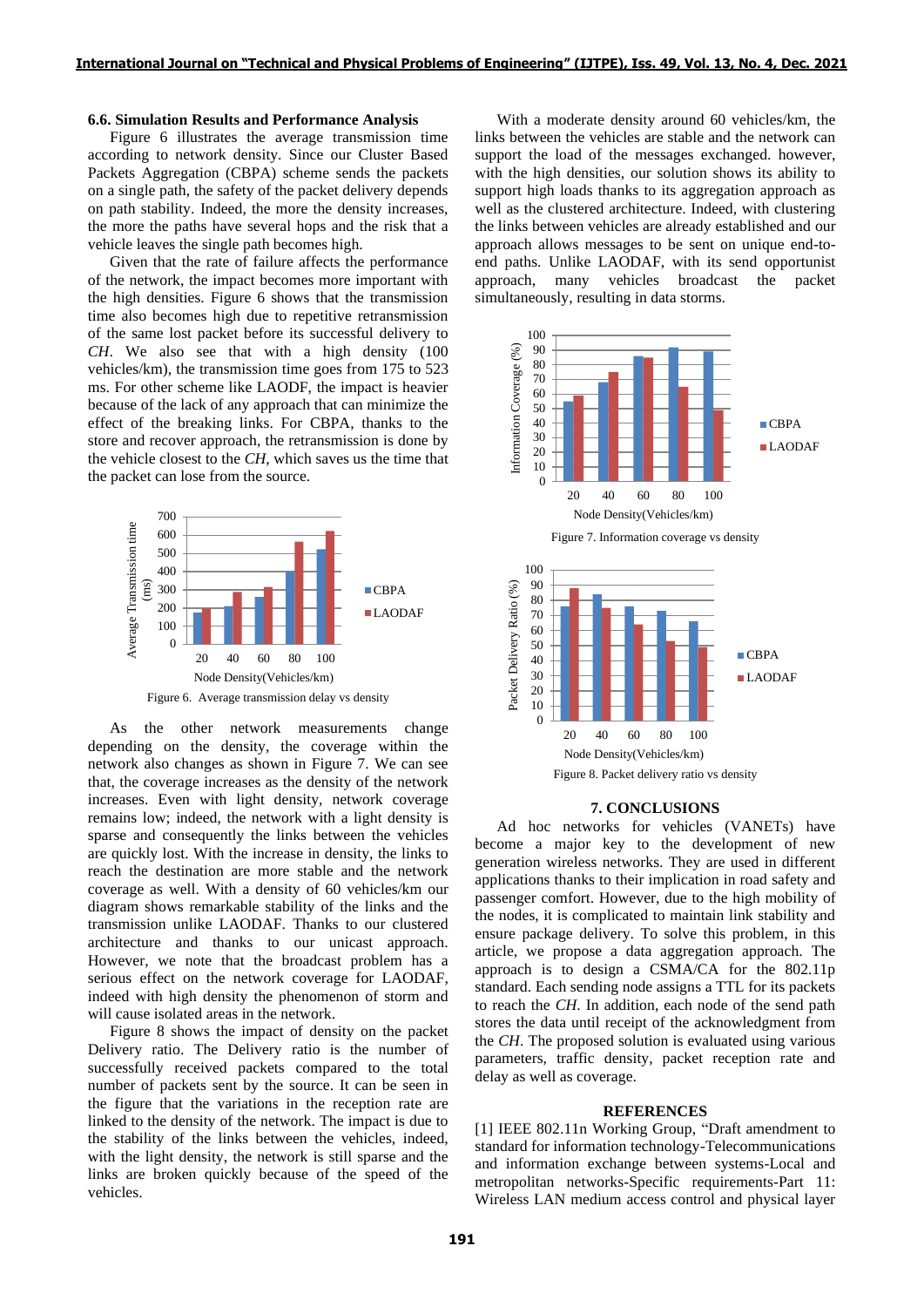specifications: enhancements for higher throughput", IEEE P802.11n/D1.0, 2006.

[2] J.M. McQuillan, I. Richer, E.C. Rosen, "The new routing algorithm for the ARPANET", IEEE Transactions on Communications, vol. 28, no. 5, pp. 711-719, 1980.

[3] A. Piyatumrong, P. Bouvry, F. Guinand, K. Lavangnananda, "Trusted spanning trees for delay tolerant mobile ad hoc networks", IEEE Conference on Soft Computing in Industrial Applications, pp. 131-136, 2008.

[4] P. Ruiz, B. Dorronsoro, P. Bouvry, L. Tardon, "Information dissemination in VANETs based upon a tree topology", Ad Hoc Networks 10, no. 1, pp. 111-127, 2012.

[5] M.K. Marina, S.R. Das, "Ad hoc on‐demand multipath distance vector routing", Wireless communications and mobile computing, vol. 6, no. 7, pp. 969-988, 2006.

[6] N. Wisitpongphan, O.K. Tonguz, J.S. Parikh, P. Mudalige, F. Bai, V. Sadekar, "Broadcast storm mitigation techniques in vehicular ad hoc networks", IEEE Wireless Communications, vol. 14, no. 6, pp. 84-94, 2007.

[7] L. Zhang, D. Gao, S. Gao, V.C. Leung, "Smartgeocast: Dynamic abnormal traffic information dissemination to multiple regions in vanet", The 9th IEEE International Wireless Communications and Mobile Computing Conference (IWCMC), pp. 1750-1755, 2013.

[8] S. Panichpapiboon, L. Cheng, "Irresponsible forwarding under real intervehicle spacing distributions", IEEE Transactions on Vehicular Technology 62, no. 5, pp. 2264-2272, 2013.

[9] S. Panichpapiboon, L. Cheng, "Irresponsible forwarding under real intervehicle spacing distributions", IEEE Transactions on Vehicular Technology, vol. 62, no. 5, pp. 2264-2272, 2013.

[10] S. Ouahou, S. Bah, Z. Bakkoury, A. Hafid, "Dynamic clustering algorithm based on beacon delay", The 11th IEEE International Conference on Intelligent Systems: Theories and Applications (SITA), pp. 1-6, 2016.

[11] R.S. Schwartz, R.R. Barbosa, N. Meratnia, G. Heijenk, H. Scholten, "A directional data dissemination protocol for vehicular environments", Computer Communications, vol. 34, no. 17, pp. 2057-2071, 2011.

[12] C. Liu, C. Chigan, "RPB-MD: Providing robust message dissemination for vehicular ad hoc networks", Ad Hoc Networks, vol. 10, no. 3, pp. 497- 511, 2012.

[13] A. Mondal, S. Mitra, "Secure data dissemination in VANET-a pull based approach", IEEE International Conference on Communication, Networks and Satellite (COMNESTAT), pp. 60-67, 2015.

[14] S. Ouahou, S. Bah, Z. Bakkoury, A. Hafid, "Multihop Clustering Solution Based on Beacon Delay for Vehicular Ad-Hoc Networks", International Symposium on Ubiquitous Networking, pp. 357-367, Springer, Cham, 2017.

[15] R. Akamatsu, M. Suzuki, T. Okamoto, K. Hara, H. Shigeno, "Adaptive delay-based GEOCAST protocol for data dissemination in urban VANET", The 7th IEEE

International Conference on Mobile Computing and Ubiquitous Networking (ICMU), pp. 141-146, 2014.

[16] A. Dua, N. Kumar, S. Bawa, "QoS-aware data dissemination for dense urban regions in vehicular ad hoc networks", Mobile Networks and Applications, vol. 20, no. 6, pp. 773-780, 2015.

[17] A. Mostafa, A.M. Vegni, D.P. Agrawal, "A probabilistic routing by using multi-hop retransmission forecast with packet collision-aware constraints in vehicular networks", Ad Hoc Networks, no. 14, pp. 118- 129, 2014.

[18] S.G. Gupta, M.M. Ghonge, P.D. Thakare, P. Jawandhiya, "Open-source network simulation tools: An overview", International Journal of Advanced Research in Computer Engineering and Technology (IJARCET), vol. 2, no. 4, pp. 1629-1635, 2013.

[19] C. Sommer, R. German, F. Dressler, "Bidirectionally coupled network and road traffic simulation for improved IVC analysis", IEEE Transactions on Mobile Computing, vol. 10, no. 1, pp. 3-15, 2010.

[20] M. Behrisch, L. Bieker, J. Erdmann, D. Krajzewicz, "SUMO-simulation of urban mobility: an overview", The 3rd International Conference on Advances in System Simulation (SIMUL 2011), ThinkMind, 2011.

[21] C. Sommer, D. Eckhoff, R. German, F. Dressler, "A computationally inexpensive empirical model of IEEE 802.11 p radio shadowing in urban environments", The 8th IEEE International Conference on Wireless On-Demand Network Systems and Services, pp. 84-90, 2011. [22] C. Sommer, D. Eckhoff, F. Dressler, "IVC in cities: Signal attenuation by buildings and how parked cars can improve the situation", IEEE Transactions on Mobile Computing, vol. 13, no. 8, pp. 1733-1745, 2013.

[23] N. Kumar, N. Chilamkurti, J.J. Rodrigues, "Learning automata-based opportunistic data aggregation and forwarding scheme for alert generation in vehicular ad hoc networks", Computer Communications, no. 39, pp. 22-32, 2014.

[24] N.B. Karimi, S.N. Razavi, H.S. Aghdasi, "Distributed clustering in wireless sensor networks using a game theoretical approach", International Journal on Technical and Physical Problems of Engineering (IJTPE), Issue 18, Vol. 6, No. 1, pp. 1-8, March 2014.

[25] M.A. Balafar, "Improving Clustering Results using Re-Evaluation of Boundary Data", International Journal on Technical and Physical Problems of Engineering (IJTPE), Issue 14, Vol. 5, no. 1, pp. 103-107, March 2013.

# **BIOGRAPHIES**



**Soufiane Ouahou** holds a master's degree in computer science at Hassan 1st University, Settat, Morocco. Currently, he is a data scientist and technical lead on behalf of Aeorospatial Clients, Toulouse, France. He has participated in international conferences

and workshops where he has published research works around vehicular networks. He has also carried out research stays in research laboratories such as the LABRI laboratory in Brodeaux, France.